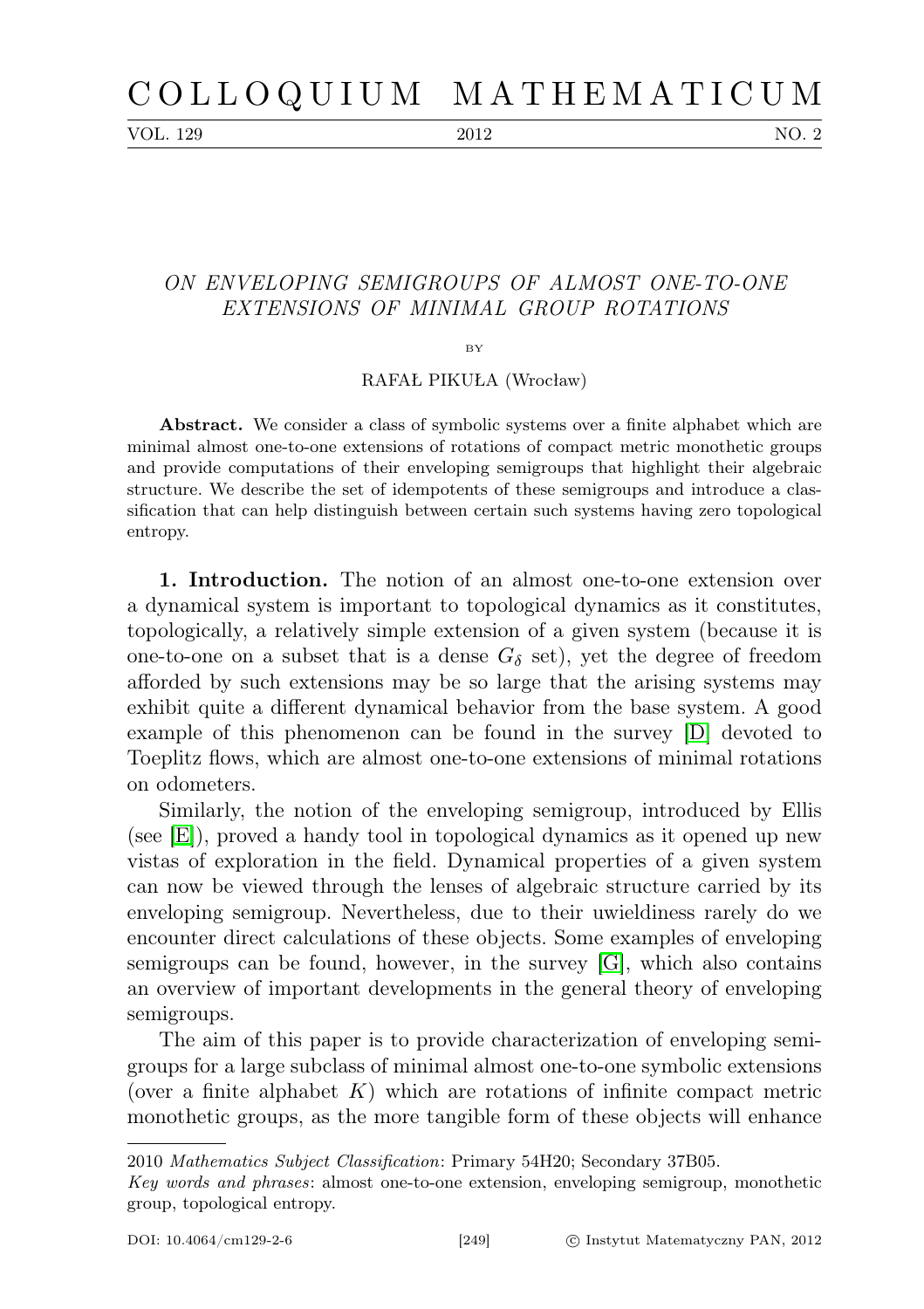our understanding of the mechanics behind the enveloping semigroup machinery.

The structure of this paper is as follows. Section [2](#page-1-0) presents the notation and terminology used throughout the paper. In Section [3](#page-1-1) we recall a standard construction of almost one-to-one extensions of dynamical systems. Section [4](#page-3-0) serves as an introduction to Sections [5](#page-4-0) and [6,](#page-7-0) in which we tackle the problem of describing the algebraic structure of enveloping semigroups of minimal almost one-to-one symbolic extensions of rotations of compact, metric, monothetic groups. We also introduce a classification of such systems based on 'complexity' of their enveloping semigroups. In Section [7](#page-10-0) we analyze the relationship between this classification and the notion of topological entropy.

<span id="page-1-0"></span>**2.** Notation and terminology. By a *(topological) dynamical system* we mean a pair  $(X, T)$ , where X is a compact metric space, and T is a continuous map from X to itself inducing an N-action on X, where  $\mathbb{N} = \{0, 1, 2, \ldots\}$ .

A system  $(X, T)$  is *minimal* if X does not contain any proper, non-empty, closed and invariant subset A (i.e., a subset satisfying  $T(A) \subseteq A$ ).

Let  $x \in X$ . The *orbit* of x is the set of iterates of x under T, i.e., the set  $\{T^n(x):n\in\mathbb{N}\}.$ 

Given two systems  $(X, T)$  and  $(Y, S)$  we say that  $(X, T)$  is an extension of  $(Y, S)$ , or equivalently that  $(Y, S)$  is a *factor* of  $(X, T)$ , if there exists a continuous surjection  $\pi: X \to Y$  such that

$$
\pi T=S\pi.
$$

If an extension is given, then by fibers we will mean preimages of single points under  $\pi$ .

An extension is called *almost one-to-one* if the set of points having onepoint preimages is residual (contains a dense  $G_{\delta}$ ) in Y. In the case of  $(X,T)$ being minimal it is enough to verify that a one-point fiber exists.

The *enveloping semigroup* of a dynamical system  $(X, T)$ , denoted by  $E(X,T)$ , is defined to be the closure of the set  $\{T^n : n \in \mathbb{N}\}\$ in the space  $X^X$  equipped with the product topology. It is known that  $E(X,T)$  is a compact left topological semigroup, i.e., a semigroup in which the multiplication  $(x, y) \mapsto xy$  is continuous in the left variable (we follow the terminology of  $[R]$ ).

We deal mainly in the framework of *symbolic flows*, also called *subshifts*, i.e., shift invariant closed subsets of  $\Sigma^{\mathbb{N}}$  (where the set  $\Sigma$ , called *alphabet*, is finite) along with the action induced by the left shift  $\sigma$ .

<span id="page-1-1"></span>3. Standard construction. In this section we recall a standard method of constructing minimal almost one-to-one extensions (cf. [\[DD\]](#page-13-4)).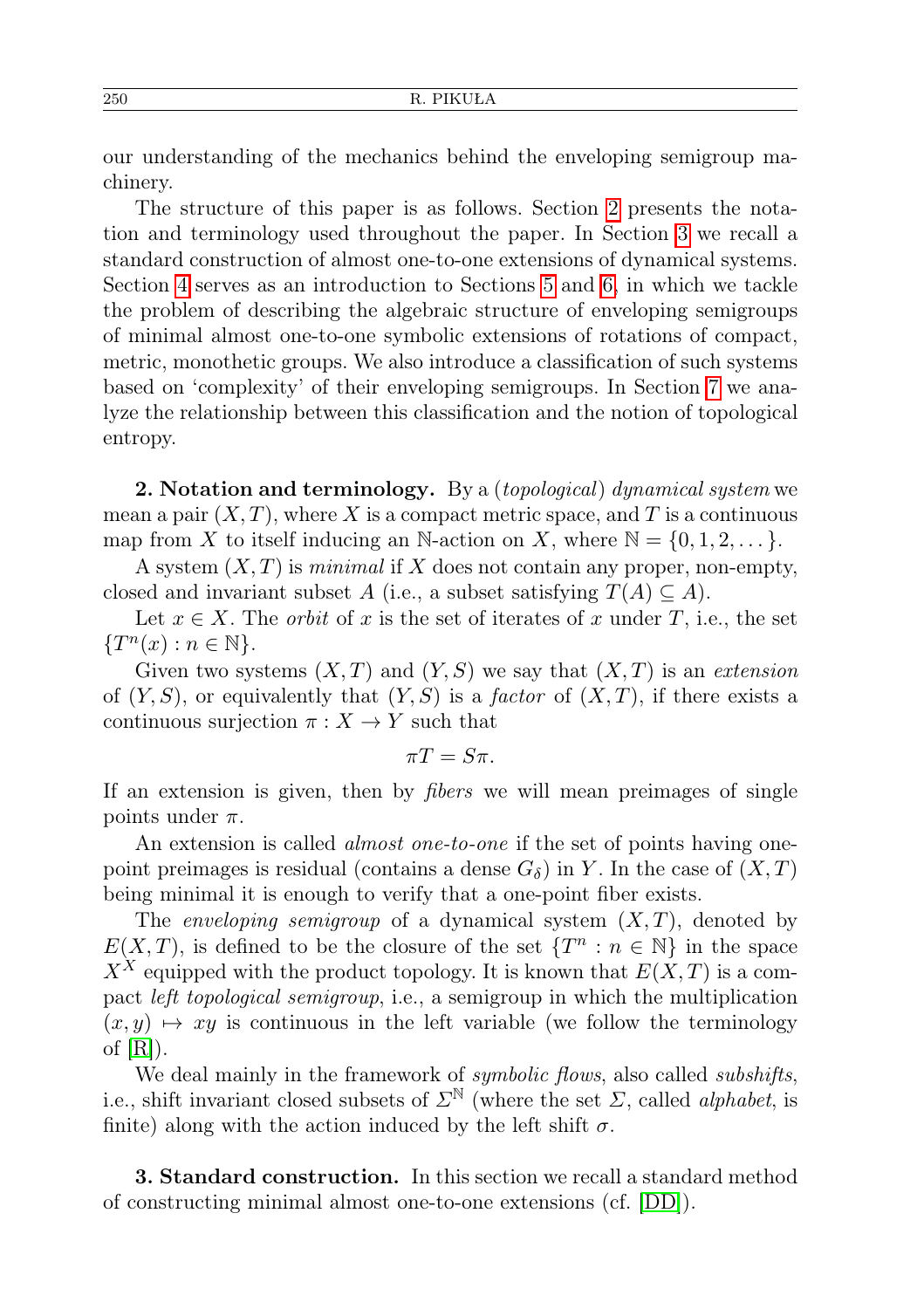Let G be an infinite compact metric monothetic group with the neutral element  $\bf{0}$  and a selected topological generator  $\bf{1}$ . If we write n in place of  $n1$  (where  $n1 = 0 + 1 + 1 + \cdots + 1$  with 1 added n times) we obtain an injective embedding of  $\mathbb N$  into  $G$ .

Let K be a compact space, and let  $f : \mathbb{N} \to K$  be a function continuous with respect to the topology in  $N$  inherited from G. Let F denote the closure of the graph of f in  $G \times K$ . By continuity, the sections

$$
F_g = \{ k \in K : \langle g, k \rangle \in F \}
$$

are singletons for  $g = n$ . Moreover, by a standard argument, they are singletons for g's in a set of type  $G_{\delta}$ , and thus, since N lies densely in G, the singletons appear over a residual (i.e., dense  $G_{\delta}$ ) set  $C_f$ . If we assign to each  $g \in C_f$  the unique  $k \in F_q$ , then we obtain an extension of the function f to  $C_f$ , which is continuous in the relative topology on  $C_f$ . From now on f denotes this extension. The complement  $D_f$  of  $C_f$  is exactly the set of points to which f cannot be extended continuously, hence we will call it the set of discontinuities of f. The set  $D<sub>f</sub>$  is of first category, and it is easily seen that if K is a finite discrete space, then  $D_f$  is closed.

REMARK 3.1. The above observation is one of the main reasons why we are particularly interested in the case of  $K$  being a finite discrete space. Indeed, without assuming it the set  $D_f$  need not be closed, which implies that the set  $D_{\tau}$  (see Definition [4.4\)](#page-4-1) need not be a subset of  $D_{f}$  (the property that  $D_{\tau} \subset D_f$  is further exploited in the paper). Moreover, the proof of the fundamental Proposition [5.2](#page-5-0) (and also Theorem [5.3\)](#page-6-0) relies on the fact that  $K$  is finite.

Therefore, even though the construction of this section holds for any compact metric space  $K$ , from now on we assume that  $K$  is a finite discrete space.

DEFINITION 3.2. The function  $f$  is said to be *invariant under the rotation* by  $h \in G \setminus \{0\}$  if the condition

$$
F_{g+h} = F_g
$$

holds for every  $g \in G$ . If there is no such h, we say that f is invariant under no non-trivial rotations.

Finally, define the system  $(X_f, \sigma)$  to be the shift orbit closure of the element  $(f(n))_{n\in\mathbb{N}}$  in the space  $K^{\mathbb{N}}$ , and let R be the rotation on G given by the formula  $R(q) = q + 1$ . Note that the system  $(G, R)$  is clearly minimal.

The following theorem, whose proof can be found in [\[DD\]](#page-13-4), characterizes minimal almost one-to-one extensions of  $(G, R)$ .

THEOREM 3.3. Let  $(G, R)$  and  $(X_f, \sigma)$  be as defined above, and let  $(X, T)$ be a dynamical system. Then  $(X, T)$  is a minimal almost one-to-one exten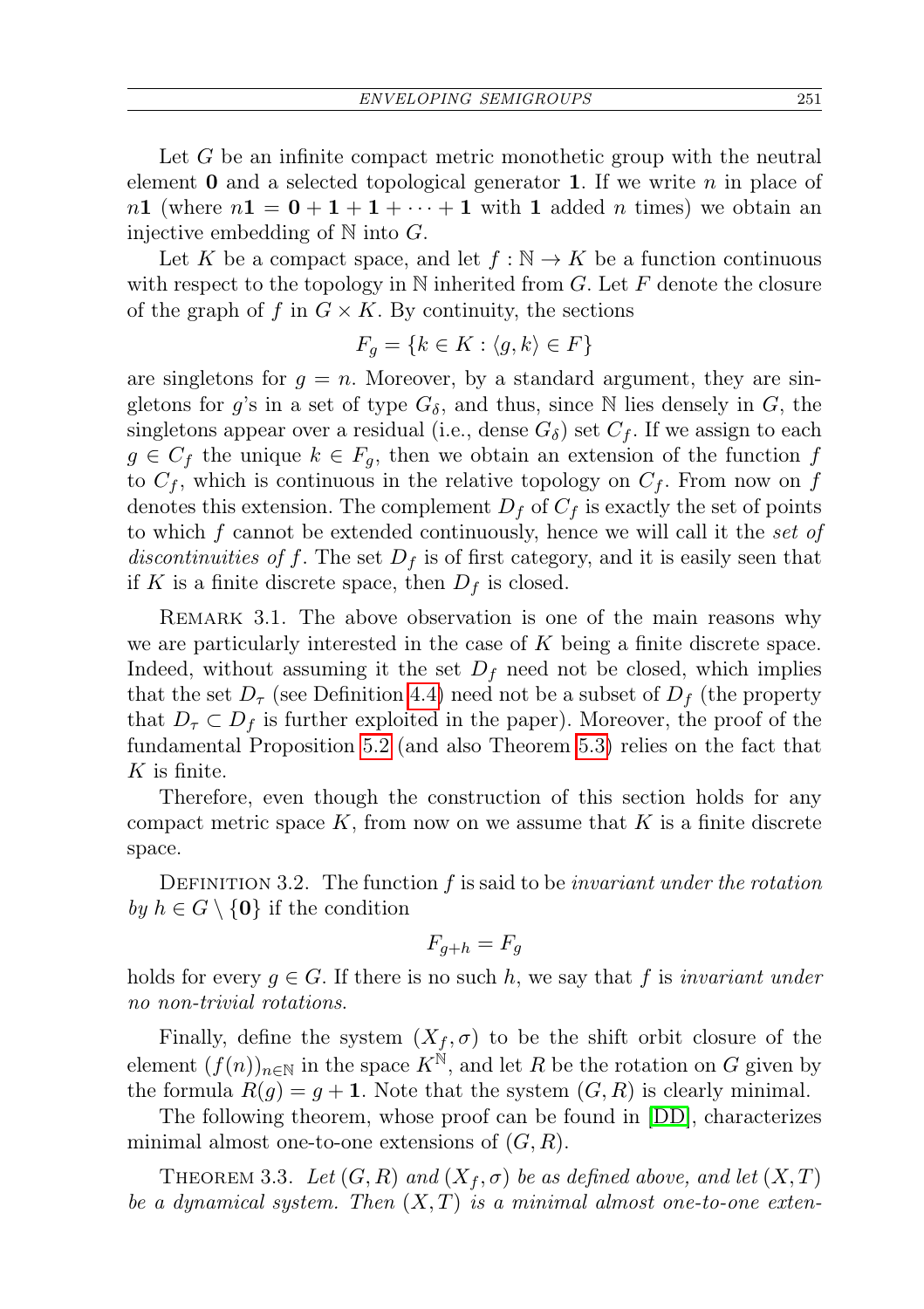252 R. PIKUŁA

sion of  $(G, R)$  if and only if it is topologically isomorphic to  $(X_f, \sigma)$ , where f is invariant under no non-trivial rotations.

<span id="page-3-0"></span>**4. Setup.** Using the notation from Section [3,](#page-1-1) we define  $X_F$  as the collection of all K-valued sequences  $x = (x_n)$  for which there exists g satisfying, for each  $n \in \mathbb{N}$ , the condition

$$
x_n \in F_{g+n}.
$$

Since F is closed, one can easily verify that  $X_F$  is closed and shift-invariant. By a standard argument, uniqueness of the above  $q$  for every  $x$  is equivalent to the condition that  $f$  is invariant under no non-trivial rotations, and in that case the system  $(X_F, \sigma)$  (with the shift map  $\sigma$ ) is an extension of the rotation on G, which is also almost one-to-one, but not necessarily minimal. Clearly,  $X_F$  contains the almost one-to-one minimal extension  $X_f$  of G (cf. Section [3\)](#page-1-1).

From now on we assume that  $f$  is invariant under no non-trivial rotations (so that  $(X_F, \sigma)$  is a subshift and an extension of the rotation on G). We will denote by  $\pi$  the factor map from  $X_F$  onto G, and, given  $x \in X_F$ , we will often write  $g_x$  instead of  $\pi(x)$ . We are going to describe the enveloping semigroup of the system  $(X_F, \sigma)$ —the enveloping semigroup of  $(X_f, \sigma)$  will then be obtained by a straightforward restriction, i.e., we are going to apply the restriction map  $\phi: E(X_F, \sigma) \to E(X_f, \sigma)$ , defined for  $\tau \in E(X_F, \sigma)$  by

$$
\phi(\tau) = \tau|_{X_f},
$$

which is a left continuous semigroup homomorphism (note that  $\phi$  need not be an isomorphism).

Let  $E(X_F, \sigma)$  be the enveloping semigroup of the dynamical system  $(X_F, \sigma)$ . Given  $\tau \in E(X_F, \sigma)$ , there exists a net  $(n_\alpha)_{\alpha \in \mathcal{A}}$ , where A is some directed family of indices, such that  $\sigma^{n_{\alpha}} \to \tau$  in  $E(X_F, \sigma)$ , i.e., for all  $x \in X_F$ , we have

$$
\tau(x)=\lim_\alpha \sigma^{n_\alpha}(x).
$$

DEFINITION 4.1. Let  $\mathcal{N}_{\tau}$  denote the collection of all nets  $(n_{\alpha})$  for which the net  $(\sigma^{n_{\alpha}})$  converges to  $\tau$  in  $E(X_F, \sigma)$ .

Let  $\tau \in E(X_F, \sigma)$ , and choose  $(n_\alpha) \in \mathcal{N}_{\tau}$ . Since

$$
\pi\tau(x) = \lim_{\alpha} \pi\sigma^{n_{\alpha}}(x) = \lim_{\alpha} R^{n_{\alpha}}(\pi(x)) = g_x + \lim_{\alpha} n_{\alpha},
$$

we can see that, as  $(n_{\alpha})$  ranges over  $\mathcal{N}_{\tau}$ , the nets  $(n_{\alpha})$  are convergent in G, and their common limit depends only on  $\tau$ .

DEFINITION 4.2. Let

$$
g_{\tau} := \lim_{\alpha} n_{\alpha},
$$

where  $(n_{\alpha})$  is any given element of  $\mathcal{N}_{\tau}$ .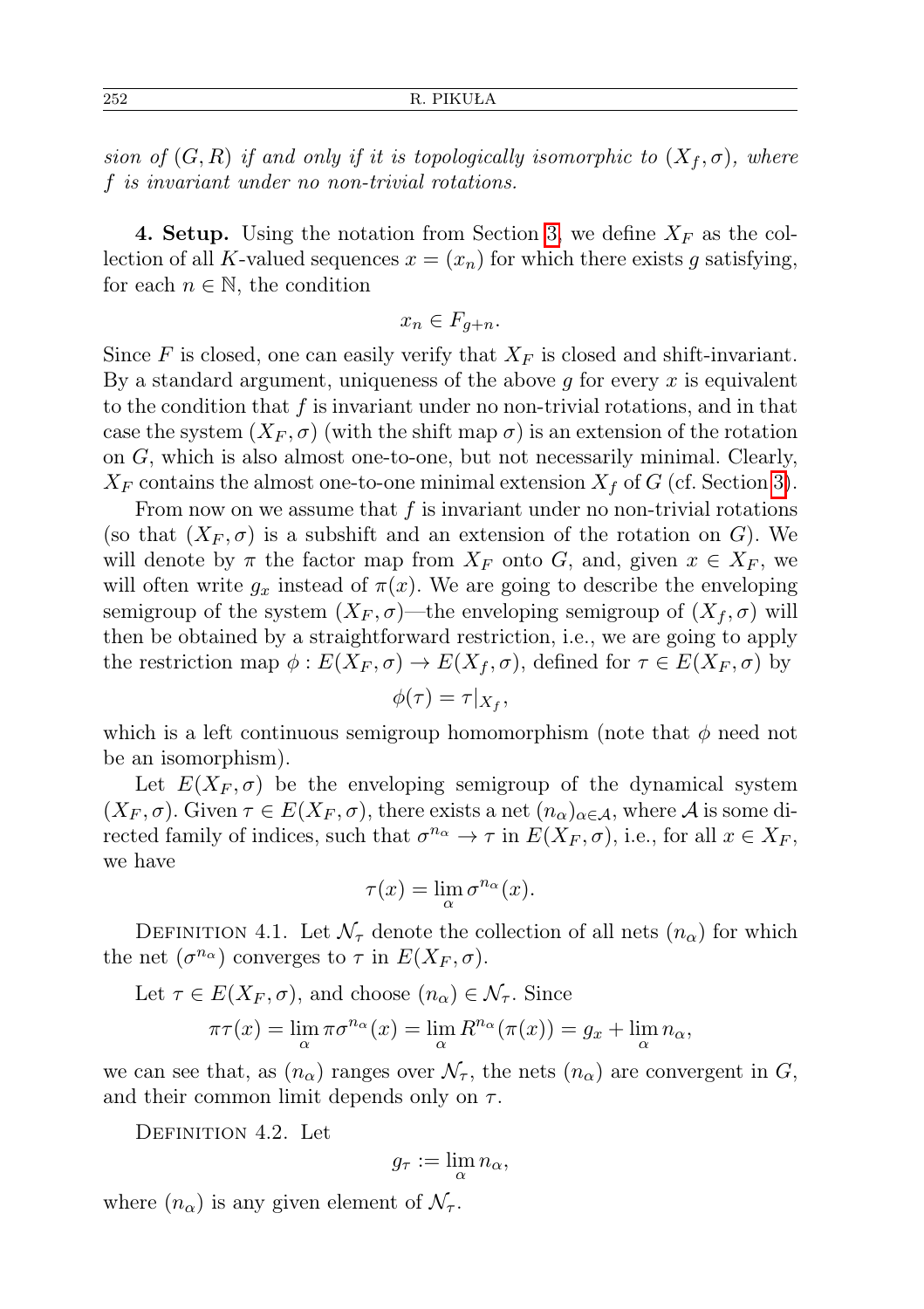With every  $\tau \in E(X_F, \sigma)$  we may now associate the element  $g_{\tau} \in G$ . Furthermore, it is easy to see that the mapping  $\tau \mapsto q_{\tau}$  thereby induced is onto.

Recall that if  $(A_{\alpha})$  is a net of sets, then

$$
\liminf_{\alpha} A_{\alpha} = \bigcup_{\beta} \bigcap_{\alpha > \beta} A_{\alpha},
$$

i.e., lim inf<sub>α</sub>  $A_{\alpha}$  is the collection of points belonging to 'almost all' sets  $A_{\alpha}$ (for all indices  $\alpha$  larger than some  $\beta$ ).

DEFINITION 4.3. Given  $\tau \in E(X_F, \sigma)$  and  $(n_\alpha) \in \mathcal{N}_{\tau}$ , let

$$
D_{(n_{\alpha})} = g_{\tau} + \liminf_{\alpha} (D_f - n_{\alpha}).
$$

Observe that the set  $D_{(n_{\alpha})}$  consists of those points  $g \in G$  for which the points  $g - g_{\tau} + n_{\alpha}$  belong to  $D_f$  for 'almost all' indices  $\alpha$ .

<span id="page-4-1"></span>DEFINITION 4.4. Let  $\tau \in E(X_F, \sigma)$ . Define

$$
D_{\tau} = \bigcap_{(n_{\alpha}) \in \mathcal{N}_{\tau}} D_{(n_{\alpha})}, \quad C_{\tau} = D_{f} \setminus D_{\tau}.
$$

Since  $D_f$  is closed and  $(g_{\tau} - n_{\alpha}) \to \mathbf{0}$  in G, it is immediate to see that  $D_{\tau} \subseteq D_f$ . Hence,  $C_{\tau}$  can be thought of as the *complement* of  $D_{\tau}$  within  $D_f$ .

We end this section with yet another bit of preparatory notation. For  $A \subseteq G$  we denote by  $S_A$  the collection of all functions  $s : A \to K$  whose graph is contained in F. If A, B are disjoint and  $s \in S_A$ ,  $t \in S_B$ , then s ∪ t denotes the function in  $S_{A\cup B}$  obtained by uniting the graphs of s and t. The largest collection of the above kind is  $S_G$ , which consists of all possible 'prolongations' of f to all of G maintaining the graph within  $F$ . Notice that  $s \mapsto f \cup s|_{D_f}$  establishes a 1-1 correspondence between  $S_{D_f}$ and  $S_G$ .

<span id="page-4-0"></span>5. Enveloping semigroup—a convenient representation. The strategy of describing the enveloping semigroup  $E(X_F, \sigma)$  is as follows: we will show that each  $\tau \in E(X_F, \sigma)$  determines and is determined by two essential objects,  $g_{\tau}$  in G and a mapping  $\bar{h}_{\tau}: S_G \to S_G$ .

Further, we will show that all the images  $\bar{h}_{\tau}(s)$  (as s ranges over  $S_G$ ) differ only on the set  $D_{\tau}$ . Since it is obvious that they may differ at most on  $D_{f}$ , what we claim here is basically that they do not differ on  $C_{\tau}$ . Moreover, we will show that  $C_{\tau}$  is the maximal set (contained in  $D_f$ ) with this property. In other words, we will in fact associate with  $\tau$  a quadruple  $\langle g_{\tau} , D_{\tau} , s_{\tau} , h_{\tau} \rangle$ , where  $s_{\tau} \in S_{C_{\tau}}, h_{\tau}: S_{D_f} \to S_{D_{\tau}}$  so that

$$
\bar{h}_{\tau}(s) = f \cup s_{\tau} \cup h_{\tau}(s|_{D_f}).
$$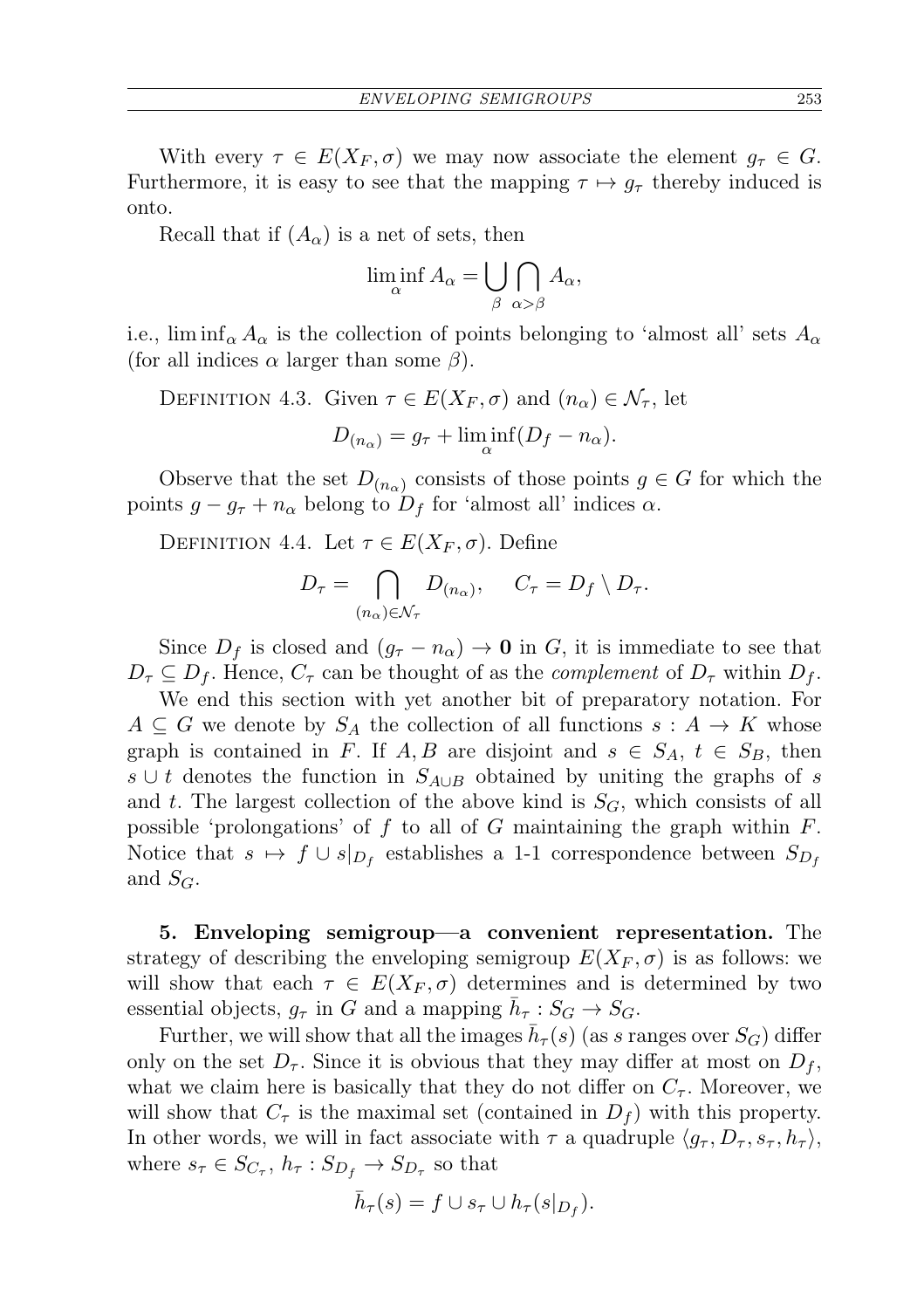We proceed to prove what we claim above.

DEFINITION 5.1. Let  $g \in G$ ,  $\tau \in E(X_F, \sigma)$ , and  $s \in S_G$ . Let x be the element of  $X_F$  such that  $x(n) = s(g - g_\tau + n)$  for any  $n \in \mathbb{N}$ . Define a map  $\bar{h}_\tau$ (with domain  $S_G$ ) via the formula

$$
\bar{h}_{\tau}(s)(g) = \tau(x)(0).
$$

The following proposition establishes fundamental properties of the mapping  $\bar{h}_{\tau}$ .

<span id="page-5-0"></span>PROPOSITION 5.2. If  $s \in S_G$ , then also  $\bar{h}_{\tau}(s) \in S_G$ . Moreover, as s ranges over  $S_G$ , the functions  $\bar{h}_{\tau}(s)$  differ only on the set  $D_{\tau}$ , which is the smallest set with this property.

*Proof.* Let  $\tau \in E(X_F, \sigma)$ , and let  $(n_\alpha) \in \mathcal{N}_\tau$  (so that  $n_\alpha \to g_\tau$  in G). For given  $g \in G$  and  $s \in S_G$  we have

<span id="page-5-1"></span>(5.1) 
$$
\bar{h}_{\tau}(s)(g) = \tau(x)(0) = \lim_{\alpha} x(n_{\alpha}) = \lim_{\alpha} s(g - g_{\tau} + n_{\alpha}).
$$

Since the pairs

 $\langle g - g_\tau + n_\alpha, s(g - g_\tau + n_\alpha) \rangle$ 

are in  $F$ , it follows that the limiting pair

 $\langle g, \tau(x)(0) \rangle$ 

is in F as well. This shows that the graph of  $\bar{h}_{\tau}(s)$  (as a function of g) is contained in F, i.e.,  $\bar{h}_{\tau}(s) \in S_G$ .

Suppose that  $g \notin D_{\tau}$  (i.e.,  $g \in C_{\tau} \cup C_{f}$ ). By Definition [4.4](#page-4-1) there exists a net  $(n_{\alpha}) \in \mathcal{N}_{\tau}$  such that  $g \notin D_{(n_{\alpha})}$ . This means that there exists a subnet  $(n_{\alpha})$  with the property that

$$
g - g_{\tau} + n_{\alpha'} \in C_f
$$

for all  $\alpha'$ . Since s is just f on  $C_f$ , we get

$$
\bar{h}_{\tau}(s)(g) = \lim_{\alpha'} s(g - g_{\tau} + n_{\alpha'}) = \lim_{\alpha'} f(g - g_{\tau} + n_{\alpha'}),
$$

which shows that in this case  $\bar{h}_{\tau}(s)(g)$  does not depend on s. Furthermore, if  $g \in C_f$ , then  $\bar{h}_{\tau}(s)(g) = f(g)$ , by the continuity of f on  $C_f$ .

In the last part of the proof we are going to show that if  $g \in D_{\tau}$ , then  $\bar{h}_{\tau}(s)(g)$  does depend on s.

Fix  $s \in S_G$ , and choose  $s' \in S_G$  in such a way that

$$
s'(g) \neq s(g),
$$

for every  $g \in D_f$ . This can be done since, for any such g, the set  $F_q$  of all admissible values of functions belonging to  $S_G$  has at least two elements (cf. Section [3\)](#page-1-1).

Assume that  $g \in D_{\tau}$ , so that, for a given net  $(n_{\alpha}) \in \mathcal{N}_{\tau}$ , we also have  $g \in D_{(n_{\alpha})}$ . Then, by the definition of  $D_{(n_{\alpha})}$ , the points  $g - g_{\tau} + n_{\alpha}$  are in  $D_f$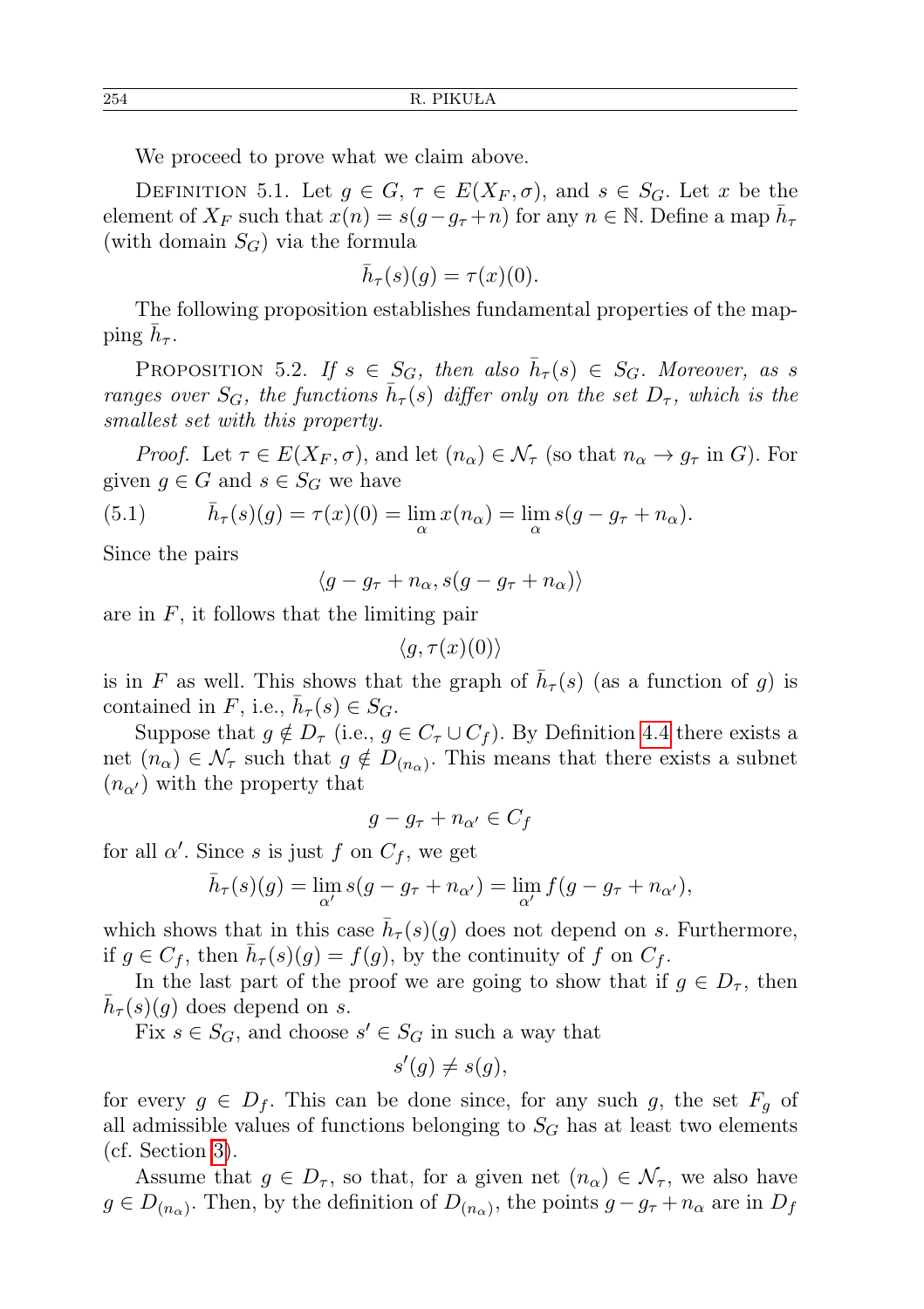for almost all  $\alpha$ . Clearly, for such  $\alpha$ ,

 $s'(g - g_{\tau} + n_{\alpha}) \neq s(g - g_{\tau} + n_{\alpha}).$ 

Since both s and s' assume values in a finite discrete space  $K$ , it follows from  $(5.1)$  that

$$
\bar{h}_{\tau}(s)(g) \neq \bar{h}_{\tau}(s')(g).
$$

The last part of the above proof allows us to gain a better understanding of the sets  $D_{\tau}$  and  $D_{(n_{\alpha})}$ . Indeed, what we have actually shown is that if g is a given point in  $D_{(n_\alpha)}$ , where  $(n_\alpha)$  is any given element of  $\mathcal{N}_{\tau}$ , then, as s ranges over  $S_G$ , the functions  $\bar{h}_{\tau}(s)$  differ at g. But then  $g \notin C_{\tau}$ , hence  $g \in D_{\tau}$ , and it follows that  $D_{\tau} \supseteq D_{(n_{\alpha})}$ . Combining the latter statement with Definition [4.4](#page-4-1) we obtain

<span id="page-6-0"></span>THEOREM 5.3. Let 
$$
\tau
$$
 be in  $E(X_F, \sigma)$ . If  $(n_{\alpha}) \in \mathcal{N}_{\tau}$ , then

$$
D_{\tau}=D_{(n_{\alpha})}.
$$

Also, as seen below, the proof of Proposition [5.2](#page-5-0) sheds some light on how the functions  $\bar{h}_{\tau}(s)$  behave on G.

COROLLARY 5.4. Given  $\tau \in E(X_F, \sigma)$ , we may associate with it a quadruple  $\langle g_\tau, D_\tau, s_\tau, h_\tau \rangle$ , where  $s_\tau \in S_{C_\tau}$  and  $h_\tau : S_{D_f} \to S_{D_\tau}$  so that

$$
\bar{h}_{\tau}(s) = f \cup s_{\tau} \cup h_{\tau}(s|_{D_f})
$$

for  $s \in S_G$ .

*Proof.* The splitting comes from considering the behavior of  $\bar{h}_{\tau}(s)$  on the disjoint union of three sets (which exhaust G):  $C_f$ ,  $C_{\tau}$  and  $D_{\tau}$ .

REMARK 5.5. If  $D_{\tau} = \emptyset$ , then  $h_{\tau}(s|_{D_f})$  disappears and

$$
\bar{h}_{\tau}(s) = f \cup s_{\tau},
$$

so that  $\bar{h}_{\tau}(s)$  does not depend on s at all.

REMARK 5.6. In the case  $\tau = \sigma^n$  the quadruple  $\langle g_\tau, D_\tau, s_\tau, h_\tau \rangle$  is particularly easy to describe. Indeed, we leave it to the reader to check that

 $g_{\tau} = n$ ,  $D_{\tau} = D_f$ ,  $s_{\tau} = \emptyset$  and  $h_{\tau} = id|_{D_f}$ . PROPOSITION 5.7. Let  $\tau \in E(X_F, \sigma)$ . The assignment  $\tau \mapsto \langle q_\tau, D_\tau, s_\tau, h_\tau \rangle$ 

is injective.

*Proof.* Let  $\tau$  and  $\tau'$  be elements of  $E(X_F, \sigma)$  such that

$$
\langle g_{\tau}, D_{\tau}, s_{\tau}, h_{\tau} \rangle = \langle g_{\tau'}, D_{\tau'}, s_{\tau'}, h_{\tau'} \rangle.
$$

Pick an  $x \in X_F$ , and put  $g = g_x + g_\tau$ . Let s be chosen in such a way that  $\tau(x)(0) = \bar{h}_{\tau}(s)(g)$ . It suffices to show that

$$
\tau(x)(n) = \bar{h}_{\tau}(s)(g+n)
$$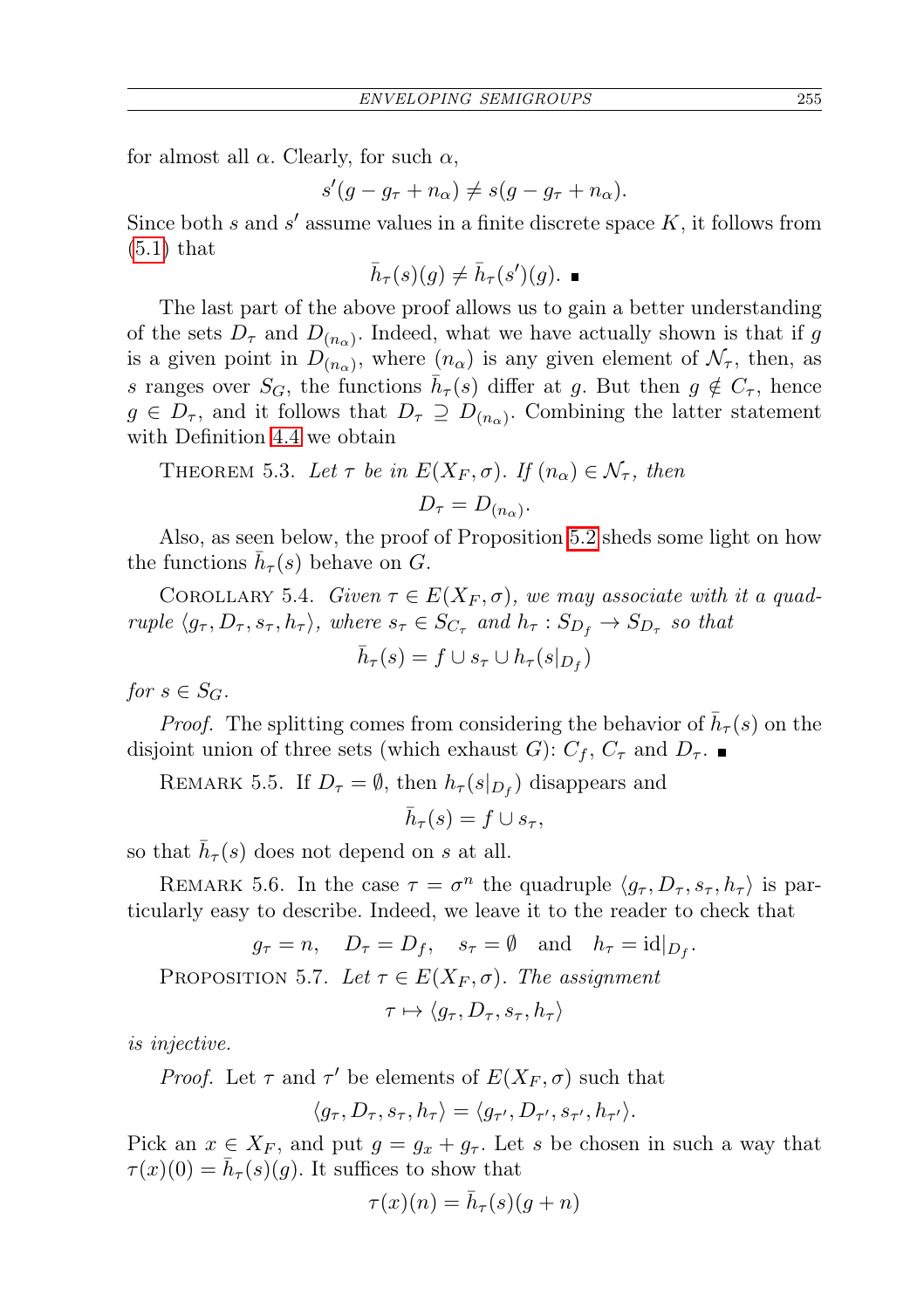for all  $n \in \mathbb{N}$ , since then, by assumption,  $\bar{h}_{\tau} = \bar{h}_{\tau'}$  and we get

$$
\tau(x)(n) = \bar{h}_{\tau}(s)(g+n) = \bar{h}_{\tau'}(s)(g+n) = \tau'(x)(n).
$$

To this end, fix  $n > 0$ , and set  $x' = \sigma^n(x)$ . Then

 $\tau(x)(n) = \tau(x')(0) = \bar{h}_{\tau}(s)(g_{x'} + g_{\tau}) = \bar{h}_{\tau}(s)(g_x + n + g_{\tau}) = h_{\tau}(s)(g + n),$ since  $g_{x'} = g_x + n$ .

We have proved that the quadruple  $\langle g_\tau , D_\tau , s_\tau , h_\tau \rangle$  determines  $\tau$  as an element of the enveloping semigroup of  $(X_F, \sigma)$  (and all the more as an element of the enveloping semgiroup of  $(X_f, \sigma)$ ).

<span id="page-7-0"></span>6. Enveloping semigroup—the composition rule. In this section we are going to analyze how the quadruples introduced in the previous section behave under the composition of their corresponding  $\tau$ 's. Let  $\tau_1, \tau_2$  $\in E(X_F, \sigma)$ , and let  $\tau = \tau_2 \circ \tau_1$ . We want to describe the quadruple  $\langle g_{\tau} , D_{\tau} , s_{\tau} , h_{\tau} \rangle$  in terms of  $\tau_1 , \tau_2$  (preferably in terms of the quadruples  $\langle g_{\tau_1}, D_{\tau_1}, s_{\tau_1}, h_{\tau_1} \rangle$  and  $\langle g_{\tau_2}, D_{\tau_2}, s_{\tau_2}, h_{\tau_2} \rangle$ ).

A moment's thought will convince the reader that

$$
g_{\tau}=g_{\tau_2}+g_{\tau_1}.
$$

<span id="page-7-2"></span>Now, we focus our attention on finding  $D_{\tau}$ .

THEOREM 6.1. Given any  $(n_{\alpha}) \in \mathcal{N}_{\tau_2}$ , we have

$$
D_{\tau} = g_{\tau_2} + \liminf_{\alpha} (D_{\tau_1} - n_{\alpha}).
$$

*Proof.* Note that  $D_{\tau}$  is precisely the set of elements g such that if x projects to  $g-g_{\tau}$  and is determined by a function s then  $\tau(x)(0)$  depends on the choice of s (i.e., cannot be determined without referring to s). For that it must be, that no matter what net  $(n_\alpha)$  in  $\mathcal{N}_{\tau_2}$  we choose, for almost all  $\alpha$  the value  $\tau_1(x)(n_\alpha)$  cannot be determined without knowing the function s (otherwise we could determine the limit value without referring to  $s$ ). But the latter means precisely that, for almost all  $\alpha$ ,  $g - g_{\tau_2} + n_{\alpha}$  falls into  $D_{\tau_1}$ . This is equivalent to saying that  $g \in g_{\tau_2} + (D_{\tau_1} - n_\alpha)$  for such  $\alpha$ , i.e.,

$$
g \in g_{\tau_2} + \liminf_{\alpha} (D_{\tau_1} - n_{\alpha}),
$$

<span id="page-7-1"></span>which proves the claim.

COROLLARY 6.2. The set  $D_{\tau}$  is a subset of  $D_{\tau_2} \cap \overline{D}_{\tau_1}$ .

*Proof.* First, since  $D_{\tau_1} \subseteq D_f$ , we get

 $D_{\tau} = g_{\tau_2} + \liminf_{\alpha} (D_{\tau_1} - n_{\alpha}) \subseteq g_{\tau_2} + \liminf_{\alpha} (D_f - n_{\alpha}) = D_{\tau_2}.$ 

Second, note that

$$
D_{\tau} = \liminf_{\alpha} (D_{\tau_1} + (g_{\tau_2} - n_{\alpha})) \subseteq \overline{D}_{\tau_1},
$$

since  $g_{\tau_2} - n_{\alpha} \to \mathbf{0}$  in G.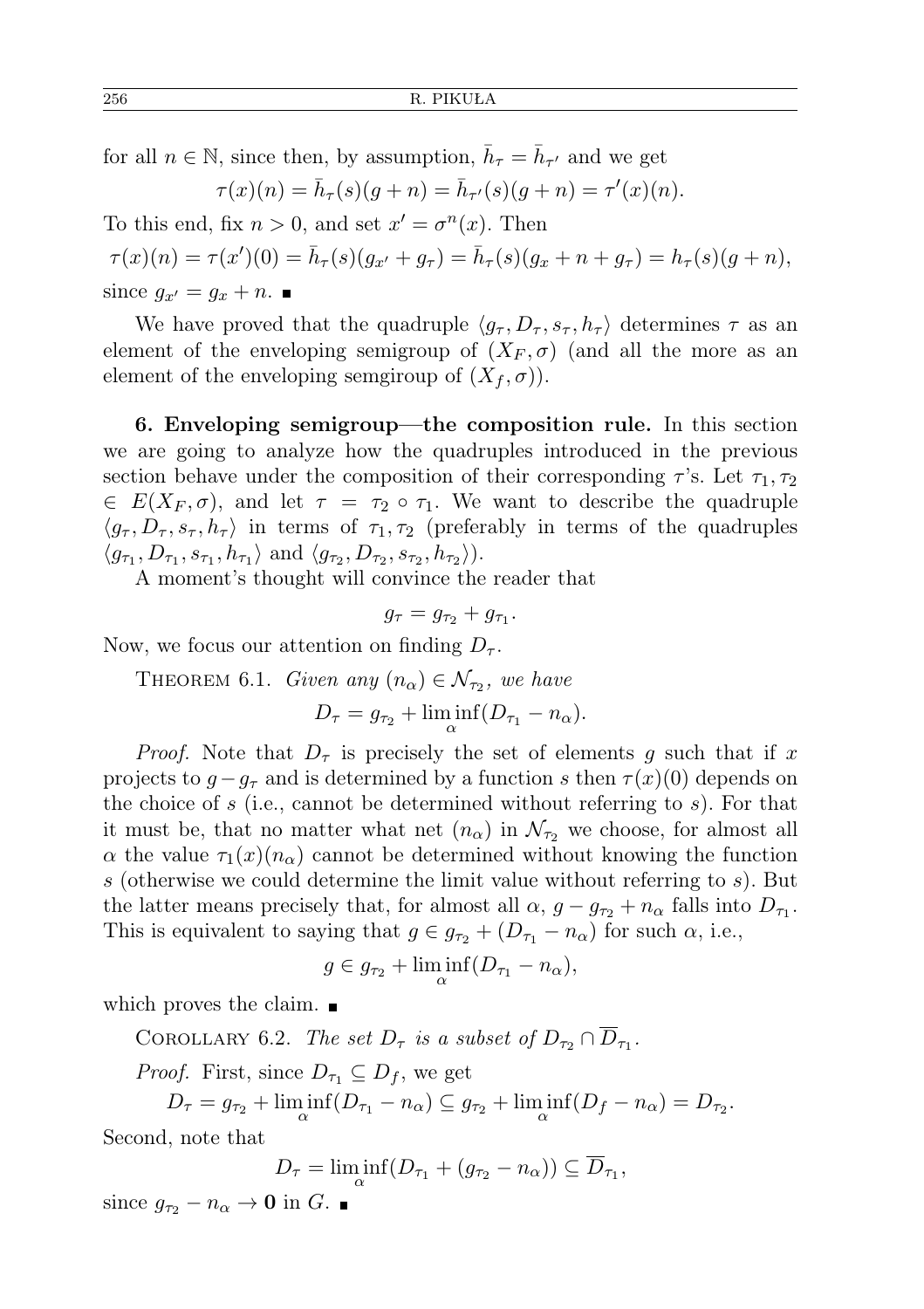ENVELOPING SEMIGROUPS 257

It would be desirable to describe  $D_{\tau}$  solely in terms of  $D_{\tau_1}$  and  $D_{\tau_2}$  (for example as their intersection), but it seems that the involvement of nets is inevitable.

The following theorem, containing the formulas for  $s<sub>\tau</sub>$  and  $h<sub>\tau</sub>$ , concludes the description of the quadruple  $\langle g_\tau , D_\tau , s_\tau , h_\tau \rangle$ .

<span id="page-8-0"></span>THEOREM 6.3. Let  $s_{\tau}$  and  $h_{\tau}$  be such that

$$
\bar h_\tau(s)=f\cup s_\tau\cup h_\tau(s|_{D_f}),
$$

where  $s \in S_G$ . Then

$$
s_{\tau} = s_{\tau_2} \cup h_{\tau_2}(s_{\tau_1} \cup h_{\tau_1}(s|_{D_f}))|_{D_{\tau_2} \setminus D_{\tau_1}}
$$

and

$$
h_{\tau}(s|_{D_f}) = h_{\tau_2}(s_{\tau_1} \cup h_{\tau_1}(s|_{D_f}))|_{D_{\tau}}.
$$

Proof. First of all, note that

$$
\bar{h}_{\tau}(s) = (\bar{h}_{\tau_2} \circ \bar{h}_{\tau_1})(s) = \bar{h}_{\tau_2}(f \cup s_{\tau_1} \cup h_{\tau_1}(s|_{D_f}))
$$
  
=  $f \cup s_{\tau_2} \cup h_{\tau_2}(s_{\tau_1} \cup h_{\tau_1}(s|_{D_f})).$ 

This shows that  $\bar{h}_{\tau}$  is given by  $h_{\tau_2}(s_{\tau_1} \cup h_{\tau_1}(s|_{D_f}))$  on the set  $D_{\tau_2}$ . However, since  $D_{\tau} \subseteq D_{\tau_2}$  (by Corollary [6.2\)](#page-7-1), the restriction

 $h_{\tau_2}(s_{\tau_1} \cup h_{\tau_1}(s|_{D_f}))|_{D_{\tau_2} \setminus D_{\tau_1}}$ 

cannot depend on s (because  $\bar{h}_{\tau}$  does not depend on s outside of  $D_{\tau}$ ). Therefore, we get

$$
s_{\tau} = s_{\tau_2} \cup h_{\tau_2}(s_{\tau_1} \cup h_{\tau_1}(s|_{D_f}))|_{D_{\tau_2} \setminus D_{\tau}}
$$

and

 $h_{\tau} = h_{\tau_2}(s_{\tau_1} \cup h_{\tau_1}(s|_{D_f}))|_{D_{\tau}},$ 

as claimed.

What is remarkable is that the sets  $D<sub>\tau</sub>$  have the tendency to become smaller and smaller as  $\tau$  becomes a composition of more and more elements of the enveloping semigroup. This provokes a classification of functions  $f$ into the following classes:

<span id="page-8-1"></span>DEFINITION 6.4. We say that:

- (1) f is of class 1 if  $D_{\tau} = \emptyset$  for every 'non-trivial'  $\tau$ , i.e.,  $\tau$  not being a power of  $\sigma$ . This is equivalent to saying that every orbit in G visits the set  $D_f$  at most finitely many times.
- (2) f is of class 2 if  $D_{\tau} = \emptyset$  for every  $\tau$  of the form  $\tau_2 \circ \tau_1$ , where both  $\tau_1$ and  $\tau_2$  are non-trivial. This is equivalent to saying that although the orbits of some g's may visit  $D_f$  infinitely many times, the set T of times when this happens (for a given  $q$ ) does not contain two infinite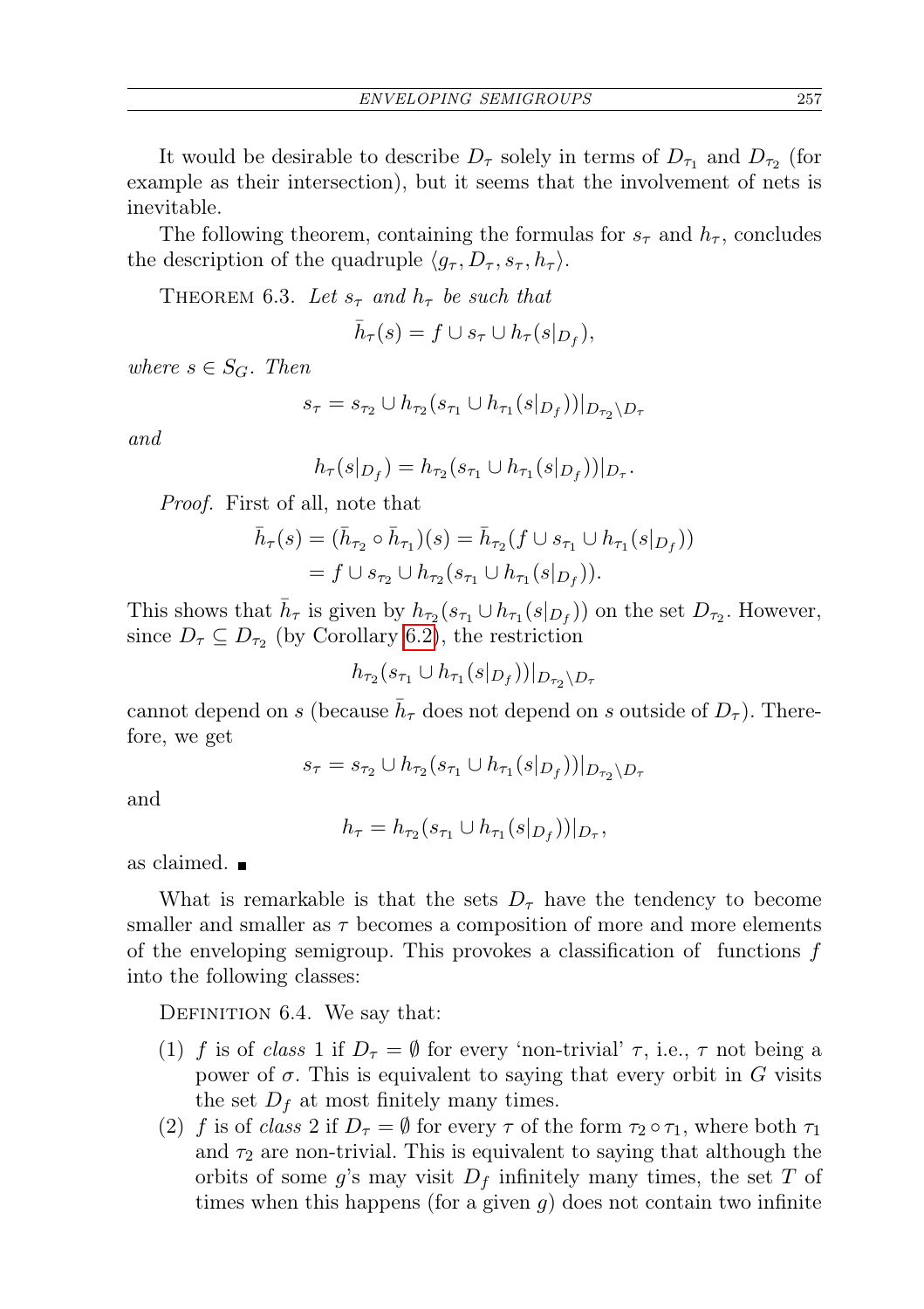sets  $A, B$  such that

 $\forall_{a \in A} \ \exists_{b_a \in B} \ \forall_{b \in B, b \ge b_a} \quad a + b \in T.$ 

(3) We skip the obvious continuation of further classes, until we reach the terminal class  $\infty$  (consisting of all f's which are not of any finite class).

The composition of two elements of the enveloping semigroup (cf. Theorem  $6.3$ ) becomes particularly easy to describe in the case where f belongs to one of the first two classes.

PROPOSITION 6.5. Let  $\tau = \tau_2 \circ \tau_1$  be a non-trivial element of  $E(X_F, \sigma)$ . For  $s \in S_G$  we get:

 $(1)$  If f is of class 1, then

$$
\bar{h}_{\tau}(s) = f \cup s_{\tau_2}.
$$

 $(2)$  If f is of class 2, then

 $\bar{h}_{\tau}(s) = f \cup (s_{\tau_2} \cup h_{\tau_2}(s_{\tau_1} \cup h_{\tau_1}(s|_{D_f}))).$ 

In each case,  $\bar{h}_{\tau}$  does not depend on s.

*Proof.* Since  $\tau$  is non-trivial, we may assume that  $\tau_2$  is also non-trivial. Then (1) follows from the fact that  $C_{\tau_2} = D_f$  (and  $D_{\tau_2} = \emptyset$ ), while (2) from the fact that, by assumption,  $D_{\tau} = \emptyset$ .

In the remainder of this section we provide a handful of facts concerning the enveloping semigroup under study.

PROPOSITION 6.6. The element  $\tau = \langle g_\tau, D_\tau, s_\tau, h_\tau \rangle$  is an idempotent if and only if

 $q_\tau = 0$ 

(and this is sufficient for class 1 functions),

 $D_{\tau\circ\tau} = D_{\tau}$ 

(this condition means that every point that visits  $D_f$  infinitely many times does it along an IP set), and

$$
h_{\tau}(s_{\tau} \cup h_{\tau}(s|_{D_f})) = h_{\tau}(s|_{D_f})
$$

for every  $s \in S_G$ .

REMARK 6.7. For class 2 functions the condition  $D_{\tau \circ \tau} = D_{\tau}$  implies  $D_{\tau} = \emptyset$ , which, together with  $g_{\tau} = 0$ , suffices for  $\tau$  to be an idempotent. By an easy argument, the same holds for functions of any finite class.

PROPOSITION 6.8. The fiber of any  $g_0$  in the enveloping semigroup (i.e., the quadruples with  $g_{\tau} = g_0$  contains an element  $\tau$  for which  $D_{\tau} = \emptyset$ . When  $g_0 = 0$ , such elements are clearly idempotents.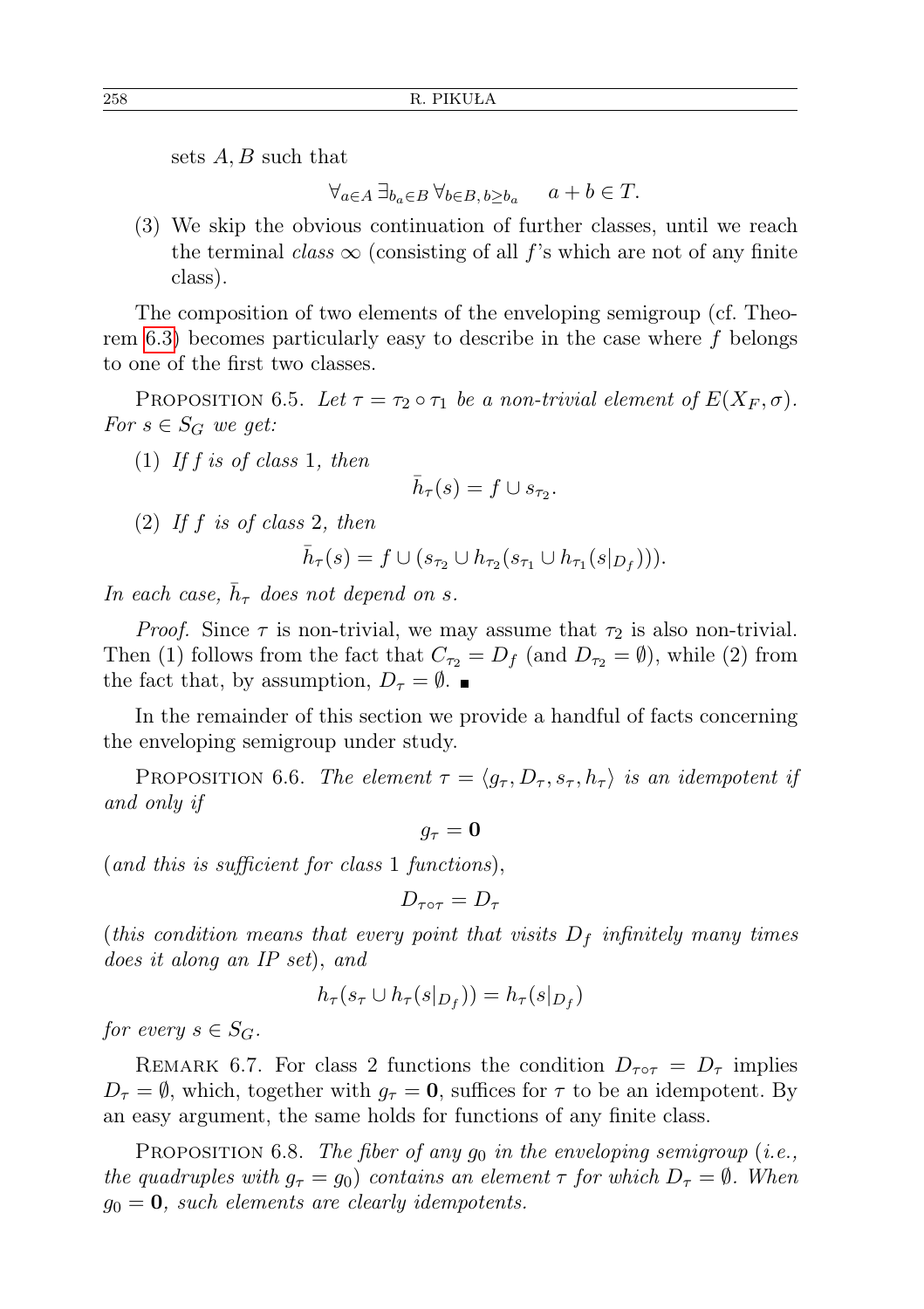*Proof.* This follows easily from the fact that  $C_f$  is dense and open, thus we can find a net  $(n_{\alpha})$  such that  $n_{\alpha} \rightarrow g_0$  in G, and, for every  $g \in D_f$ , the points  $g + g_0 - n_\alpha$  belong to  $C_f$  for almost all  $\alpha$ .

REMARK 6.9. If  $f$  is of class 1, then the quadruples of non-trivial elements in  $E(X_F, \sigma)$  reduce to pairs  $\langle g_{\tau}, s_{\tau} \rangle$ . In that case the collection of functions  $s_{\tau}$  'paired' with any g is the same. This follows immediately from the composition rule and the fact that we can pass from one  $g$  to another by composition. For any fixed function s (appearing as  $s<sub>\tau</sub>$ ) the set of pairs  $\langle g, s \rangle$  is a subgroup of the enveloping semigroup isomorphic to G. In this manner, the non-trivial part of the enveloping semigroup can be represented as a disjoint union of mutually isomorphic groups.

<span id="page-10-0"></span>7. Connections with topological entropy. In the last section we want to discuss the relationship between the classification introduced in Definition [6.4](#page-8-1) and the notion of topological entropy of a dynamical system ([\[W\]](#page-13-5) is a good all-around source of information on topological entropy). We are going to show that if f is of finite class, then the system  $(X_f, \sigma)$  has zero topological entropy. The idea is to show that for such f the set  $D_f$  is a subset of Haar measure zero in  $G$ . This is accomplished by showing that the set of times when any given point  $g \in G$  visits  $D_f$  has zero upper density.

Before we embark on proving the aforementioned result we need some preparatory notation and definitions which we copy verbatim from [\[BF\]](#page-12-0).

DEFINITION 7.1. Let  ${b_n}_{n=1}^{\infty}$  be a sequence in N. The set

$$
\text{IP}\{b_n\}_{n=1}^{\infty} = \left\{\sum_{k=1}^{r} b_{i_k} : r \in \mathbb{N}, i_1 < \dots < i_r\right\}
$$

is called an  $IP$  set in  $\mathbb N$ .

DEFINITION 7.2. Let  $L \in \mathbb{N}$ . The *initial* L-segment of IP ${b_n}_{n=1}^{\infty}$  is the set

$$
\text{IP}\{b_n\}_{n=1}^L = \left\{\sum_{k=1}^r b_{i_k} : r \in \mathbb{N}, i_1 < \dots < i_r \leq L\right\}.
$$

DEFINITION 7.3. A set  $S \subset \mathbb{N}$  contains a broken IP set if there is a sequence  ${b_n}_{n=1}^{\infty}$  in N such that, for each  $L \in \mathbb{N}$ , there exists  $a_L \in \mathbb{N}$  with

$$
a_L + \text{IP}\{b_n\}_{n=1}^L \subset S.
$$

DEFINITION 7.4. A set  $S \subset \mathbb{N}$  has *positive upper density* if

$$
\limsup_{n\to\infty}\frac{\operatorname{card}(S\cap\{1,\ldots,n\})}{n}>0.
$$

<span id="page-10-1"></span>The following proposition, relating the latter two notions, is a particularly useful observation made in [\[BF\]](#page-12-0).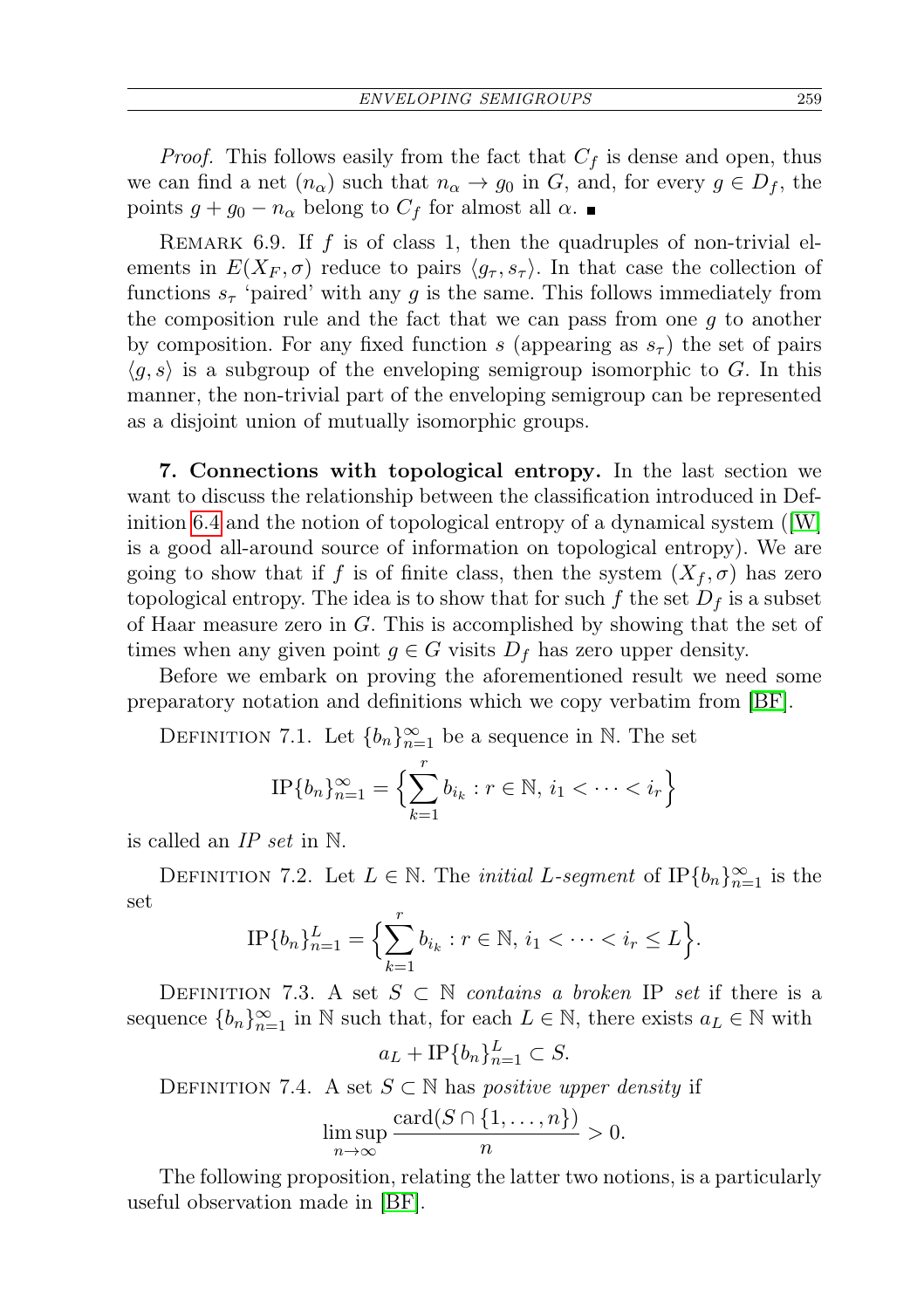PROPOSITION 7.5. Every set  $S \subset \mathbb{N}$  with positive upper density contains a broken IP set.

To finish the preparatory stage recall that, given an integer  $m \in \mathbb{N}$ , the function f is of class m (cf. Definition [6.4\)](#page-8-1) if, for every  $\tau \in E(X_F, \sigma)$  of the form  $\tau = \tau_m \circ \cdots \circ \tau_1$ , we have

$$
D_{\tau}=\emptyset
$$

whenever the components  $\tau_1, \ldots, \tau_m$  are non-trivial, i.e., none is a power of σ.

By repeatedly applying Theorem [6.1](#page-7-2) we can deduce that

$$
D_{\tau} = g_{\tau} + \liminf_{\alpha} \dots \liminf_{\alpha} (D_f - (n_{\alpha}^{(1)} + \dots + n_{\alpha}^{(m)})),
$$

where lim inf is taken m times. This allows us to infer that f is of class m if, for a given element q in  $G$ , the set T of times when the orbit of q visits the set  $D_f$  does not contain m infinite sets  $C_1, \ldots, C_m$  such that

<span id="page-11-0"></span> $(7.1)$  $C_1 \, \forall_{c_1 \in C_1, c_1 \geq c'_1} \, \cdots \, \exists_{c'_m \in C_m} \, \forall_{c_m \in C_m, c_m \geq c'_m} \quad c_1 + \cdots + c_m \in T,$ since otherwise the set  $D_{\tau}$  will be non-empty.

Now we are in a position to prove the following theorem which will lead to the result alluded to at the beginning of this section.

<span id="page-11-1"></span>THEOREM 7.6. Suppose that f is of finite class. For each  $g \in G$ , denote by  $T_q$  the set of times when the orbit of g visits the set  $D_f$ . Then, for each  $g \in G$ , the upper density of the set  $T_q$  is zero.

*Proof.* First of all, we may assume that for some positive integer  $m$ , the function  $f$  is of class  $m$ .

Suppose that there exists g in G such that the set  $T_q$  has positive upper density. We are going to show that there exists  $g' \in G$  for which the set  $T_{g'}$ contains m infinite subsets  $C_1, \ldots, C_m$  satisfying condition [\(7.1\)](#page-11-0), contrary to the assumption that  $f$  is of class  $m$ .

By Proposition [7.5](#page-10-1) the set  $T<sub>g</sub>$  contains a broken IP set, i.e., there exists a sequence  ${b_n}_{n=1}^{\infty}$  in N such that, for each  $L \in \mathbb{N}$ , there exists  $a_L \in \mathbb{N}$  with

$$
a_L + \text{IP}\{b_n\}_{n=1}^L \subset T_g.
$$

This means that

$$
\forall_{L \in \mathbb{N}} \quad g + \text{IP}\{b_n\}_{n=1}^L \in D_f - a_L.
$$

Choose a subnet  $(a_{L_{\alpha}})$  such that the net  $(\sigma^{a_{L_{\alpha}}})$  converges in  $E(X_F, \sigma)$  to some element  $\tau$ . Then  $g_{\tau} = \lim_{\alpha} a_{L_{\alpha}}$ , and we get

$$
\forall_{L \in \mathbb{N}} \quad g + \text{IP}\{b_n\}_{n=1}^L \in \liminf_{\alpha} (D_f - a_{L_{\alpha}}) = D_{\tau} - g_{\tau} \subset D_f - g_{\tau}.
$$

Hence

$$
\forall_{L \in \mathbb{N}} \quad (g + g_{\tau}) + \text{IP}\{b_n\}_{n=1}^L \in D_f.
$$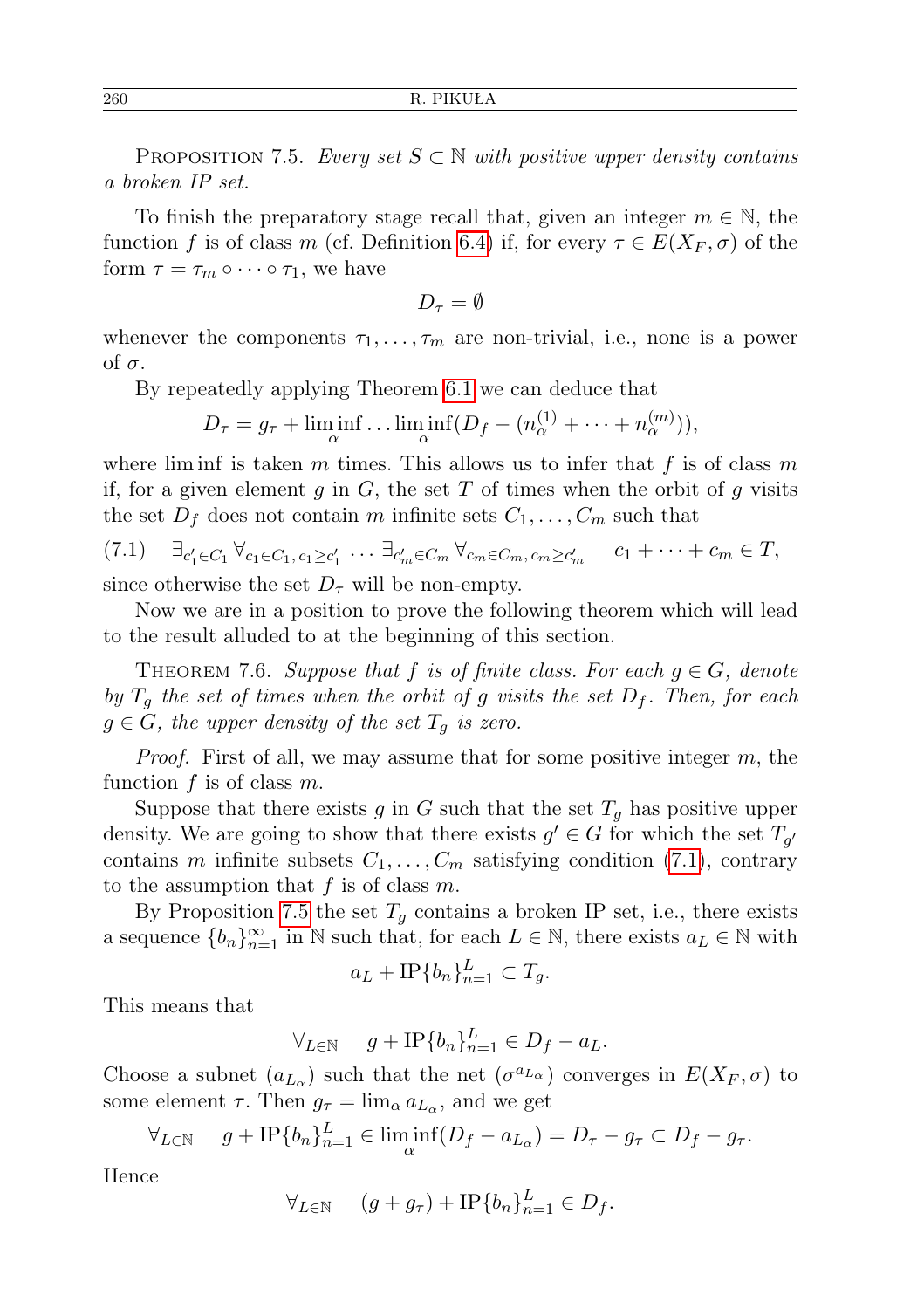Setting  $g' = (g + g_{\tau})$  we obtain

$$
g' + \text{IP}\{b_n\}_{n=1}^{\infty} \in D_f,
$$

i.e.,

$$
\text{IP}\{b_n\}_{n=1}^{\infty} \subset T_{g'}.
$$

For  $k = 0, 1, ..., m - 1$  let

$$
C_{k+1} = \text{IP}\{b_{mn+k}\}_{n=1}^{\infty}.
$$

These sets are infinite, and since

$$
\text{IP}\{b_{mn}\}_{n=1}^{\infty} + \cdots + \text{IP}\{b_{mn+(m-1)}\}_{n=1}^{\infty} \subset \text{IP}\{b_n\}_{n=1}^{\infty},
$$

we can see that

$$
C_1 + \cdots + C_m \subset T_{g'},
$$

thus, these sets satisfy condition [\(7.1\)](#page-11-0), which leads to a contradiction.

Therefore, for each  $g \in G$ , the upper density of  $T<sub>q</sub>$  is zero.

COROLLARY 7.7. Suppose that  $f$  is of finite class. Then the topological entropy of the dynamical system  $(X_f, \sigma)$  is zero.

*Proof.* Theorem [7.6](#page-11-1) shows that every point g visits the set  $D_f$  along a sequence of upper density zero. This implies that the Haar measure of  $D_f$ is zero, and we can conclude that in this case the system  $(X_f, \sigma)$ , given some ergodic measure, is measure-theoretically isomorphic to the underlying rotation on  $G$ . It follows that its measure-theoretic entropy is zero. Hence, applying the variational principle, we see that the topological entropy of the system  $(X_f, \sigma)$  must be zero.

REMARK 7.8. The above result allows us to distinguish between various systems of the type under consideration with zero topological entropy.

COROLLARY 7.9. If the dynamical system  $(X_f, \sigma)$  has positive topological entropy, then f is necessarily of class  $\infty$ .

It would be interesting to know whether the implications in these two corollaries could be reversed, since then the division of systems  $(X_f, \sigma)$  into classes would refine the division into systems of positive or zero topological entropy. However, it is not clear whether this has to be the case.

Acknowledgements. The author would like to express his gratitude to Professor Tomasz Downarowicz and an anonymous referee for many valuable suggestions that helped shape this paper.

## REFERENCES

<span id="page-12-0"></span>[\[BF\]](http://dx.doi.org/10.1090/S0002-9939-02-06349-9) A. Blokh and A. Fieldsteel, Sets that force recurrence, Proc. Amer. Math. Soc. 130 (2002), 3571–3578.